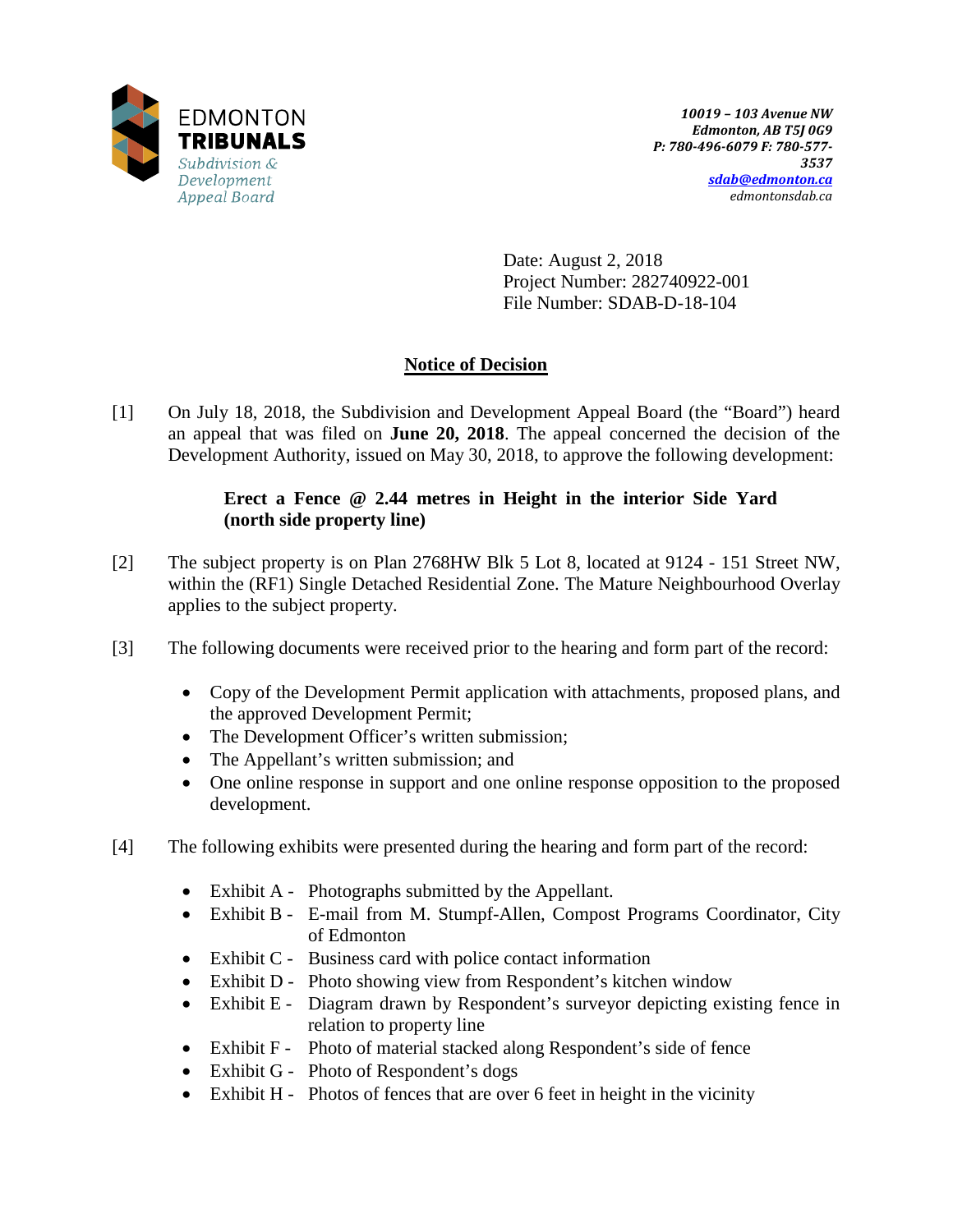### **Preliminary Matters**

- [5] At the outset of the appeal hearing, the Presiding Officer confirmed with the parties in attendance that there was no opposition to the composition of the panel.
- [6] The Presiding Officer outlined how the hearing would be conducted, including the order of appearance of parties, and no opposition was noted.
- [7] The appeal was filed on time, in accordance with Section 686 of the *Municipal Government Act*, RSA 2000, c M-26 (the *"Municipal Government Act")*.

### **Summary of Hearing**

- *i) Position of the Appellant, D. Kuchelyma for the Jasper Park Community League*
- [8] Mr. D. Kuchelyma, President of the Jasper Park Community League, appeared to voice the concerns of the community. He was accompanied by Mr. B. Kwasnitza, also with the Community League.
- [9] The Community League believes this is an application for a wall rather than a fence. Mr. Kuchelyma used two poles and a banner to demonstrate why an additional two feet in Height would have a significant negative impact. He submits that there would be a significant visual difference between the 6 foot high fence along the south lot line as compared to the proposed 8 foot high fence along the north side of the subject property.
- [10] The Community League is concerned because they have received no specific details regarding the fence such as its exact location, length or construction material.
- [11] The Appellant provided a series of photos (marked Exhibit A) depicting:
	- a) The subject site and the existing fence from various angles including the unfinished wall of the Respondent's house which faces the adjacent property to the north;
	- b) Photos of existing 6 foot fences in the area and the privacy they provide;
	- c) The backyards of the subject property as well as the backyard of the immediately affected neighbour to the north showing her deck and garden area; and,
	- d) The Respondent's new fence behind the garage which Mr. Kuchelyma believes is 6 foot 6 inches instead of the permitted 6 feet.
- [12] Mr. Kuchelyma notes that an 8 foot high fence would go above the eaves of a standard garage.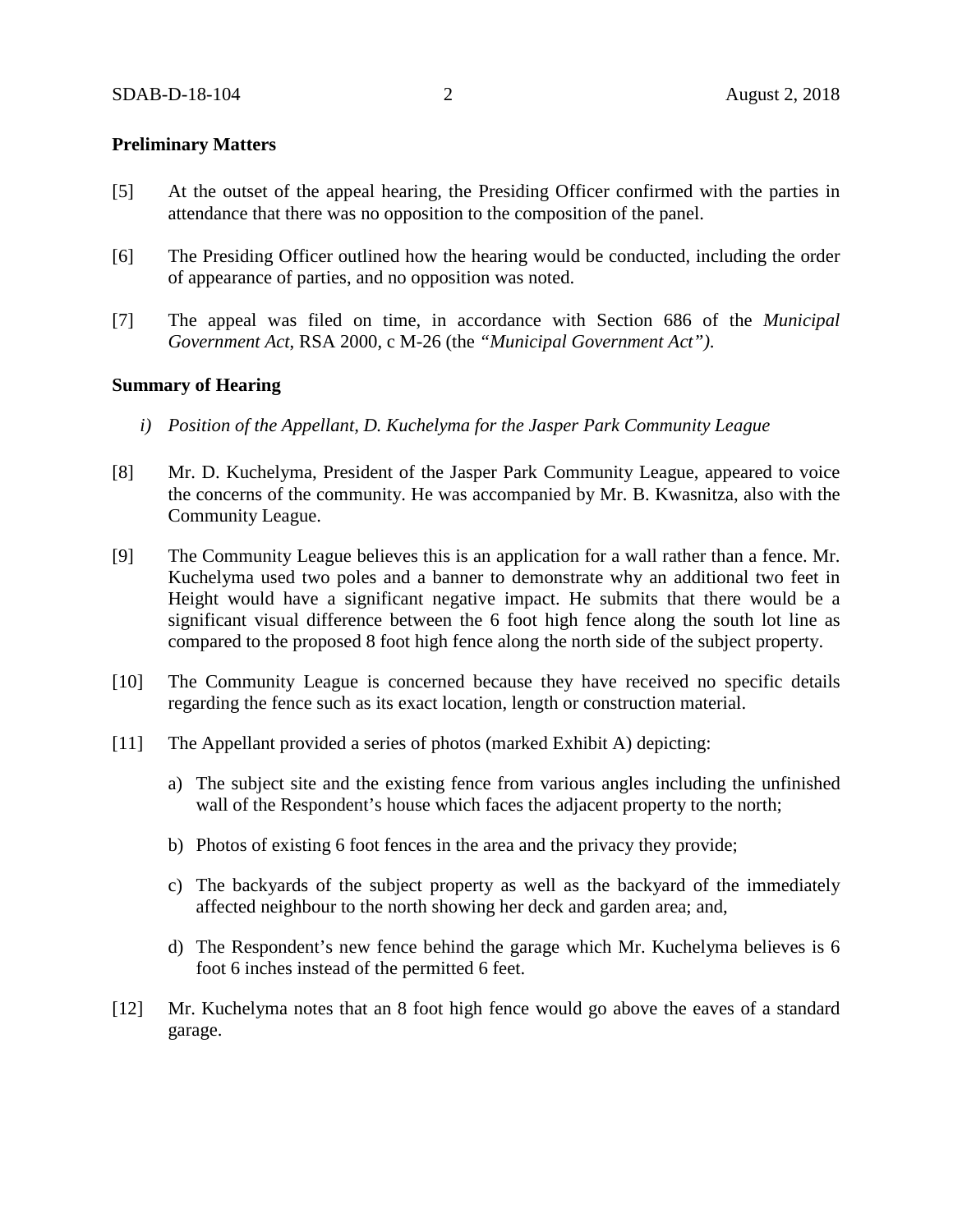- [13] The subject property is at a higher grade than the two directly adjacent properties. The Appellant is not sure if the Height of the fence will be taken from the landscape height rather than from the half metre mark.
- [14] The Appellant is also concerned about the sun shadowing effects on the property to the north. By Mr. Kuchelyma's calculations, seventy five percent of the north property would not see the sun in December if an 8 foot fence is built. The June sun shade is 4.6 feet for an 8 foot fence versus 3.46 feet for a 6 foot fence. The vegetation growing along the fence of the adjacent property to the north would not see sunlight at any time of the year.
- [15] Mr. Kuchelyma is of the opinion that the Development Officer did not have the authority to vary Height in this case as the conditions stated in Section 49.1(g) of the *Edmonton Zoning Bylaw* were not met:

In the case where the permitted Height of a Fence, wall, or gate is 1.85 metres, the Development Officer may vary the Height of the Fence, wall, or gate to a maximum of 2.44 metres, in order to provide additional screening from public roadways or incompatible adjacent Uses.

Since the subject property is located mid-block screening from pubic roadways is not required and there is no incompatible adjacent Use.

- [16] The Respondent's amenity area is located on the southwest side of her house so why wasn't an application for an 8 foot high fence made along the south property line rather than just the north property line.
- [17] The Appellant provided the following responses to questions from the Board:
	- a) There are currently no other 8 foot fences in the entire Jasper Park community and they are concerned that allowing this one will set a precedent. They are further concerned that such a high fence would shade the property to the north. These concerns are similar to those they would voice for apartment or row house developments proposed for their community.
	- b) The Appellant acknowledged that there are evergreens in the community that are desirable for water retention and shading.
	- c) The Appellant is very familiar with the entire community as it is a very small area of 6 by 8 blocks and he has lived in the community for many years.
	- d) He was not certain as to the exact method of measuring the height of a fence or the height of the grade.
	- e) He acknowledged that the house and garage on the subject property are significantly higher than an 8 foot fence and there would only be a small portion of fence that does not run parallel to the house or the garage. He used one of his photos submitted in Exhibit A to show how high up on the house an 8 foot fence would go.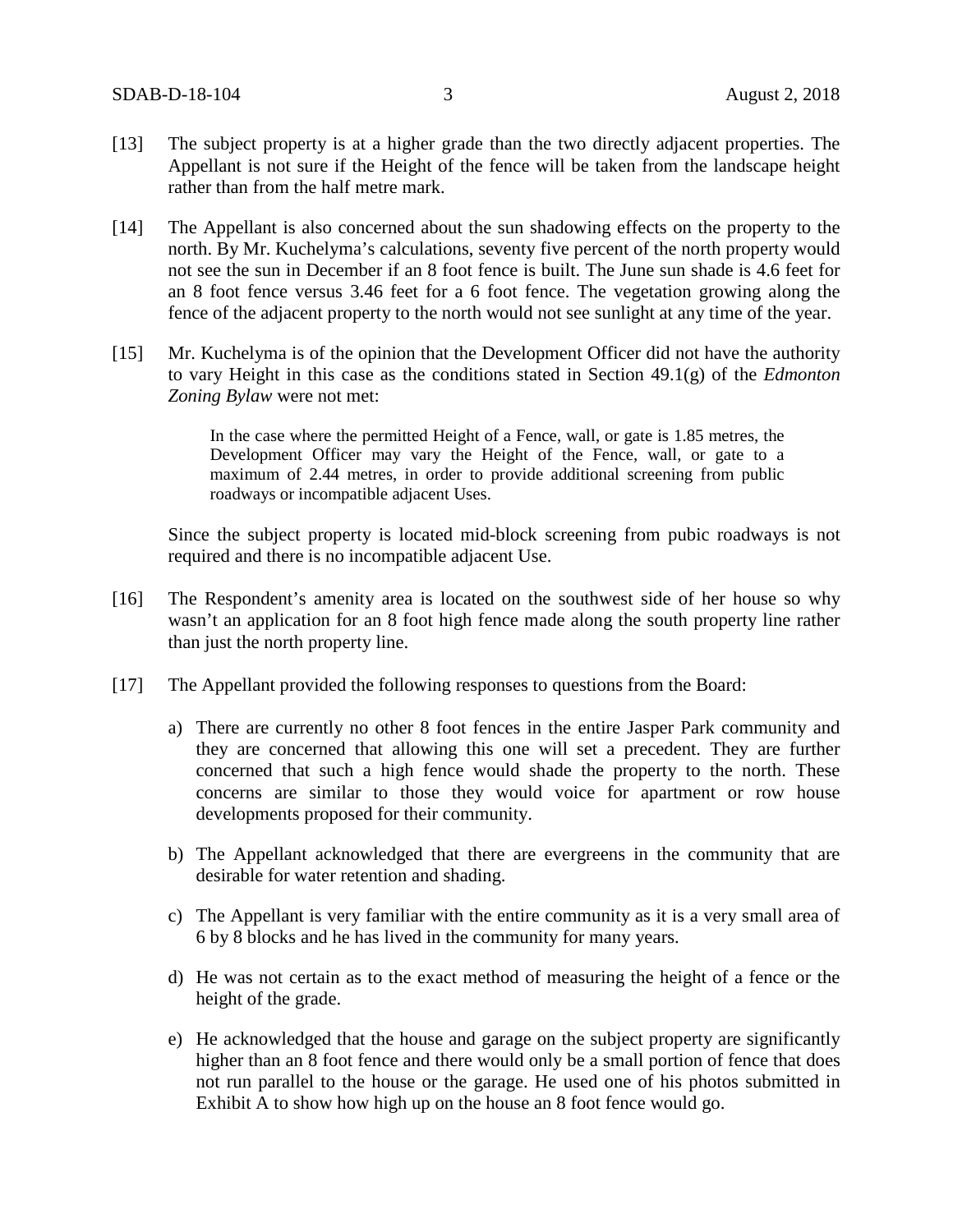- f) He calculated that there would be 75 percent sun shading in the northern neighbours yard for December as a 37.6 foot shadow would be cast at that time of the year. On a 50 foot lot that is 75 percent.
- g) He could not confirm if the existing fence ran along the property line or if it was on the Respondent's property.
- h) As a community league, they take a general interest in what is happening in their community. This appeal came about after the executive met and decided that the subject fence would not fall within the criteria set by their community. Not all residents have the expertise to know what they should do if they are not in favour of a development; therefore, it sometimes falls on the community league to file an appeal. The adjacent neighbour to the north was present at this meeting but the owner of the subject property was not present, nor had she been consulted on the matter.
- i) The Appellant agreed that at times the shadow from the subject fence could cast a shadow on the Respondent's home. The sun shadowing impact would vary depending on the time of year and the time of day. The photos which show shadows falling onto the subject site from the northern neighbour's lot in Exhibit A were taken at approximately 7:00 p.m. in July.
- *ii) Position of Affected Property Owners in Support of the Appellant*
- [18] Ms. O. Lukowski, an adjacent neighbour who has lived at her home for 38 years, will be directly impacted by the proposed development.
- [19] She referred to Photos 1 and 9 of Exhibit A. The first fence post in the photo on page 1 as well as the original fence post at the rear of the property in the photo on page 9 are located directly on the property line and are confirmed by the survey pins.
- [20] The existing fence shifted as a result of the basement excavation that occurred when the property next door was developed.
- [21] She feels that the 8 foot fence is proposed out of retaliation for bylaw complaints she made regarding the subject property and ongoing disputes rather than for privacy reasons. She cannot see into the Respondent's amenity area and only sees her neighbours when they travel between their house and their garage. If there were a privacy issue, the fence on the other side would also be 8 feet rather than 6 feet.
- [22] The existing fence is old but is still in good shape. The Respondent does not respect the existing fence and stacks boxes and other material against it.
- [23] Ms. Lukowksi provided the following responses to questions from the Board:
	- a) Construction of the subject house began in January or February of 2015.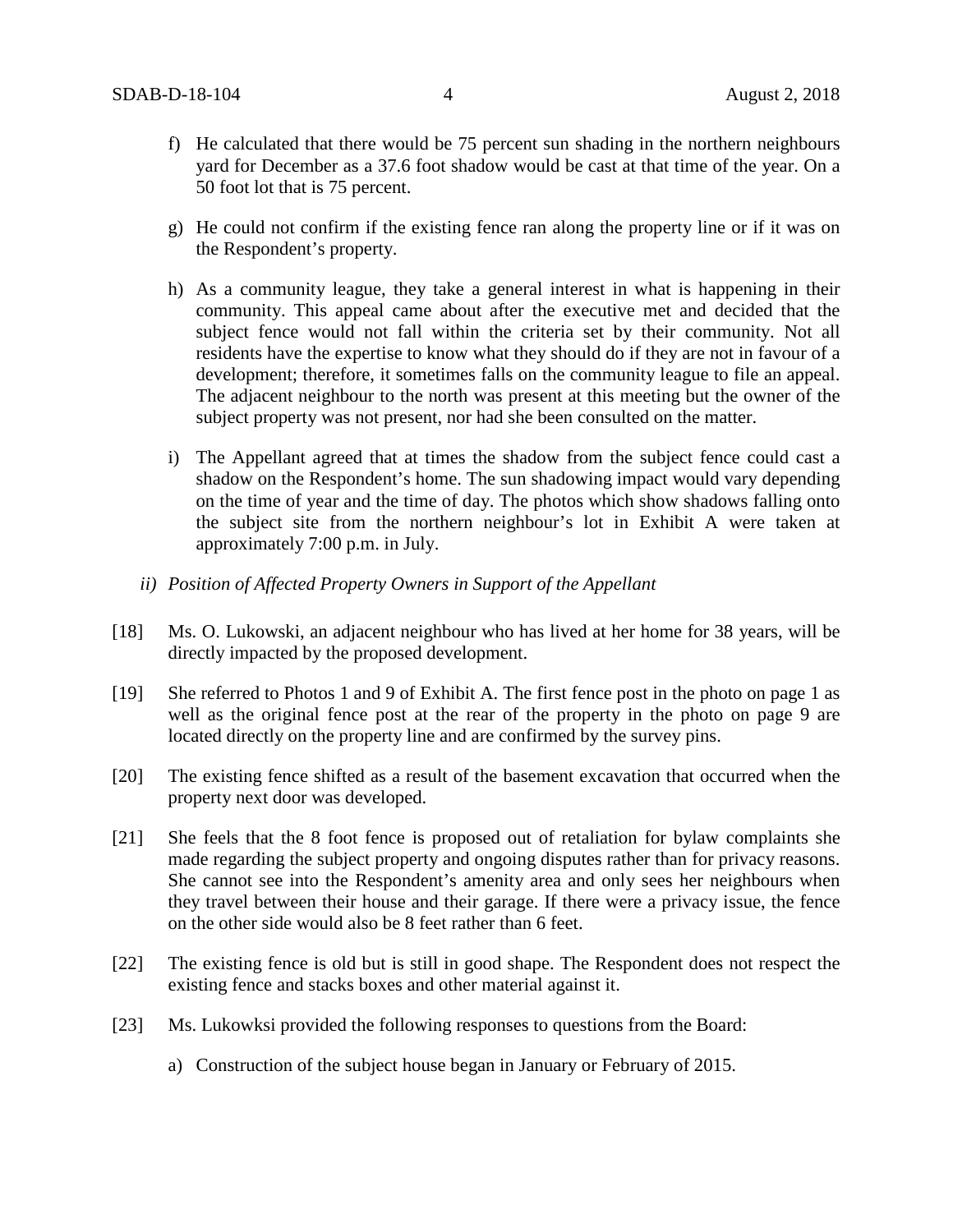- b) Ms. Lukowksi confirmed she was at the community league meeting where filing this appeal was discussed but she did not participate as that would be a conflict of interest.
- c) The two extra feet of fence would impact her by causing her to feel like she is closed in and would impact her ability to talk to the neighbour to the south of the subject property.
- d) She estimates that her deck is approximately 6 feet above the ground; however, she can't see her neighbours from her deck as her neighbour's house goes well past the end of her deck toward the rear lot line.
- e) She confirmed that as shown in the submitted photos in the afternoon there is shade in her yard from her own garage and in the morning her house shades her backyard.
- *iii) Position of the Development Officer, Mr. K. Yeung*
- [24] The Development Authority did not appear and the Board relied on Mr. Yeung's written submission.
	- *iv) Position of the Respondent, Ms. M. Hrehoruk*
- [25] Ms. Hrehoruk outlined her reasons for requesting an 8 foot high fence.
- [26] Her neighbour to the north can look directly into her backyard and has made several bylaw complaints to the City of Edmonton. These complaints resulted in Ms. Hrehoruk having to take time off work in order to meet City of Edmonton inspectors. She acknowledged that at times there were piles of sand and other material present in her backyard but that is the reality of construction.
- [27] The north neighbour also called Waste Management to complain about her composter. Again, Ms. Hrehoruk had to take time from work to meet with the Compost Programs Coordinator. She provided a copy of an e-mail from the coordinator, M. Stumpf-Allen, which she received as a result of this meeting (marked Exhibit B).
- [28] A complaint was also filed with the City Police about excessive noise from the Respondent's backyard due to talking and singing and from her husband doing construction projects. This resulted in a police officer visiting their home and the neighbour being spoken to. The officer's contact information was provided and marked as Exhibit C. The logical solution would be to elevate the fence to reduce noise impacts and eliminate future complaints.
- [29] A photo taken from the Respondent's kitchen window was submitted and marked Exhibit D. The circled area shows where her neighbours often sit in their yard and look into the Respondent's kitchen window or into her backyard. The neighbour's large evergreen tree in the photo brings shade to this sitting area.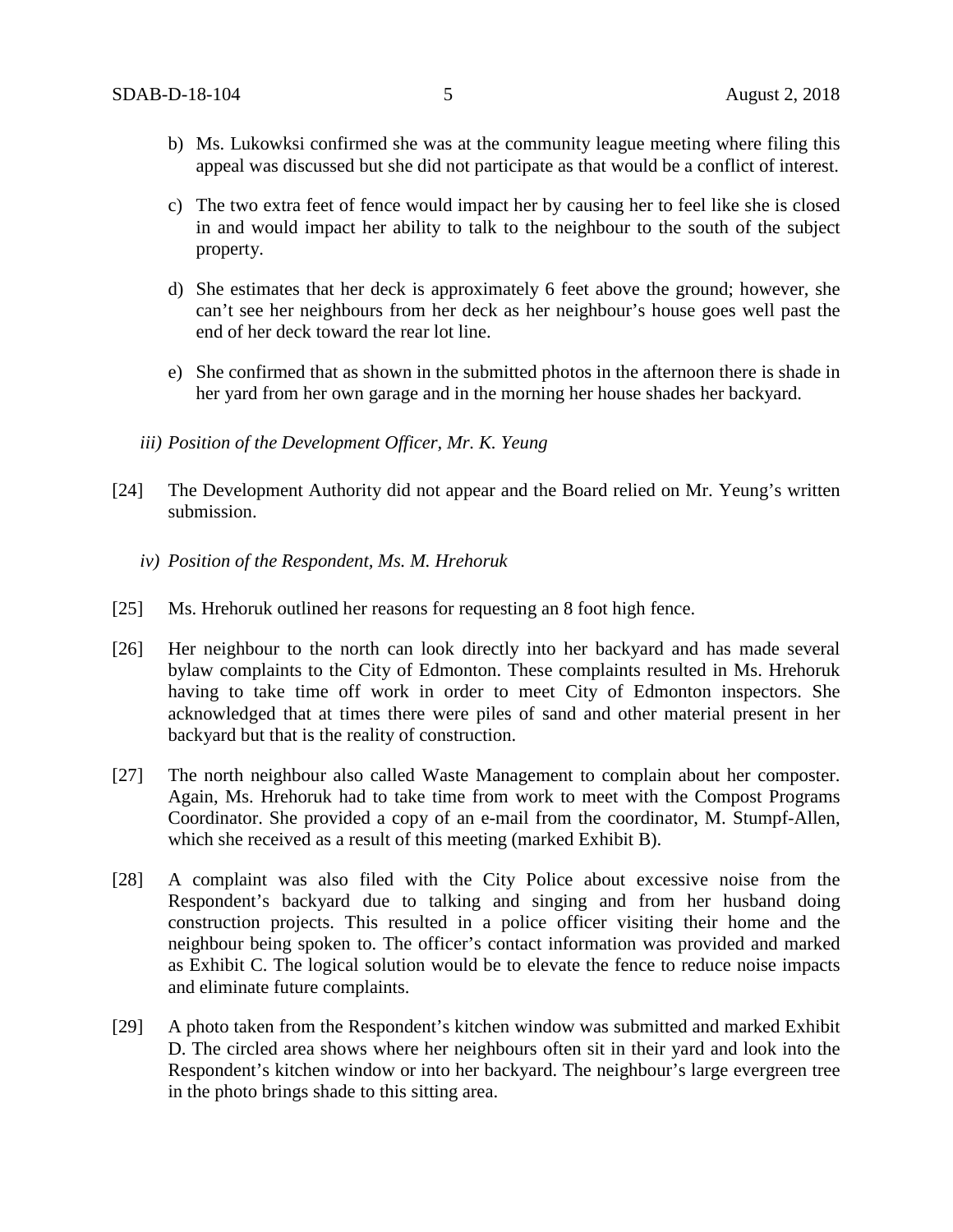- [30] She submitted a surveyor's drawing (marked Exhibit E) which confirms that the existing fence is mostly on the Respondent's property. A small portion of the fence towards the rear of the yard is on the property line.
- [31] Another reason for the high fence is to defend her property. Exhibit F shows building material neatly organized along the existing fence on the Respondent's property. After continually finding the material disorganized and falling down on their flower beds, the Respondents installed cameras which showed the neighbour to the north trespassing on their property and pushing the material over. When they informed the neighbour of their findings, she used a stick to push the material without trespassing.
- [32] The Respondents recently adopted a large rescue dog and would like the high fence to enable them to let the dog into the yard without disturbing the neighbours. They currently keep the dog in the house at all times to prevent further complaints. A photo of the dog was submitted as Exhibit G.
- [33] A series of photos were submitted depicting fences taller than 6 feet in the immediate vicinity (marked Exhibit H).
- [34] Ms. Hrehoruk provided the following responses to questions from the Board:
	- a) The retaining wall is required by the City of Edmonton to prevent water damage to the adjacent property. A swale runs on her property along the north side lot line beside the retaining wall and Ms. Hrehoruk intends to install the fence on her side of this retaining wall measured from the ground up and does not intend to touch the existing fence.
	- b) They have been unable to finish the wall of the house running parallel to the north neighbour as they are unable to get permission to lean a ladder against the house – the angle of the ladder would be too steep if the bottom was not in the neighbour's yard.
	- c) They do not have any issues with the adjacent neighbour to the south and therefore have built a 6 foot fence on that side.
	- d) She estimates the north neighbour's deck at between 6 and 7 feet high and estimates the height of the existing fence at 4 feet. Ms. Hrehoruk has never been on this deck so she cannot comment what could be viewed from it.
	- e) Exhibit E (surveyors drawing) was not stamped or signed as she did not pay for a certified document. Her surveyor drew the sketch for her.
	- f) She has owned the subject property since 2010 and the previous home sat empty for a period of time prior to demolition.
	- g) She did not live in the community previously and had no knowledge of the Community League meeting where the decision to appeal was made. The property owner two doors to the north came and spoke with her about the appeal when notified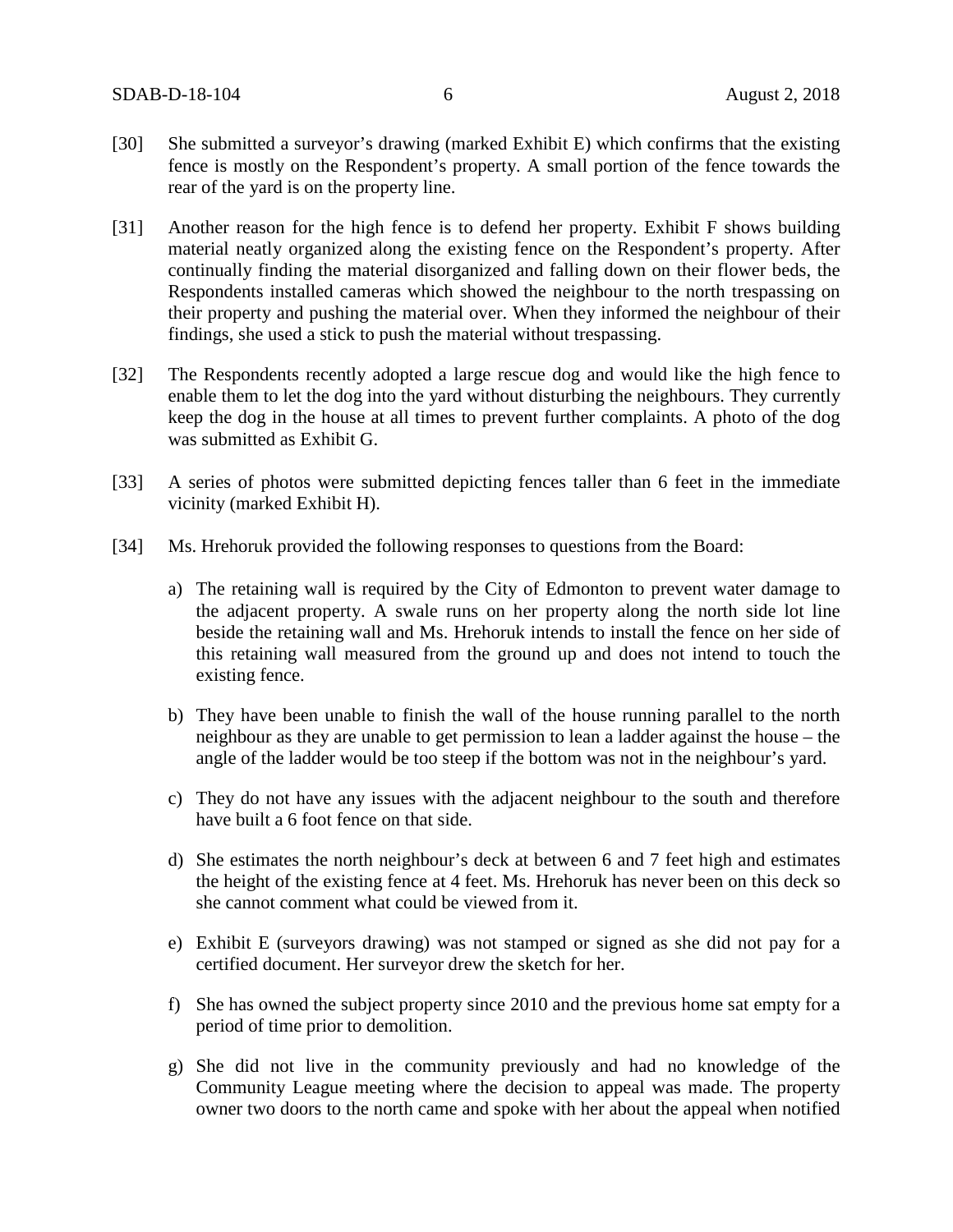of it by mail. That person expressed their support for her fence and voiced concern about their shared neighbour. This person recently sold their property and is no longer living there.

- h) She believes that the extra two feet in fence height would help with noise and would prevent her neighbour from looking directly into her yard. She believes that her neighbours may still be able to look into her kitchen window when sitting in their yard if the fence were only 6 feet high.
- *v) Rebuttal of the Appellant*
- [35] The fences shown that are higher than 6 feet are not within the Jasper Park community. They are in the community to the north.
- [36] Mr. Kuchelyma also questions the surveyor's drawing as it has not been certified.
- [37] A 6 foot fence is adequate for privacy. Mr. Kuchelyma is 6 foot one and cannot see overtop of a 6 foot high fence. He could not comment on whether he would be able to see into the Respondent's kitchen window if the fence was only 6 feet high.
- [38] He does not believe there would be any difference regarding noise attenuation between a 6 and an 8 foot high fence.
- [39] Mr. Kuchelyma agrees that from what he has heard today there are more issues than just a fence but as far as the community league is concerned the issue is the height of the fence. Their position is that this fence would set a precedent and would have a negative impact on the entire community.

### **Decision**

[40] The appeal is **DENIED** and the decision of the Development Authority **is CONFIRMED**. The development is **GRANTED** as approved by the Development Authority.

#### **Reasons for Decision**

- [41] A Fence is an accessory to a Permitted Use in the (RF1) Single Detached Residential Zone.
- [42] Section 49.1(g) of the *Edmonton Zoning Bylaw* states:

In the case where the permitted Height of a Fence, wall, or gate is 1.85 metres, the Development Officer may vary the Height of the Fence, wall, or gate to a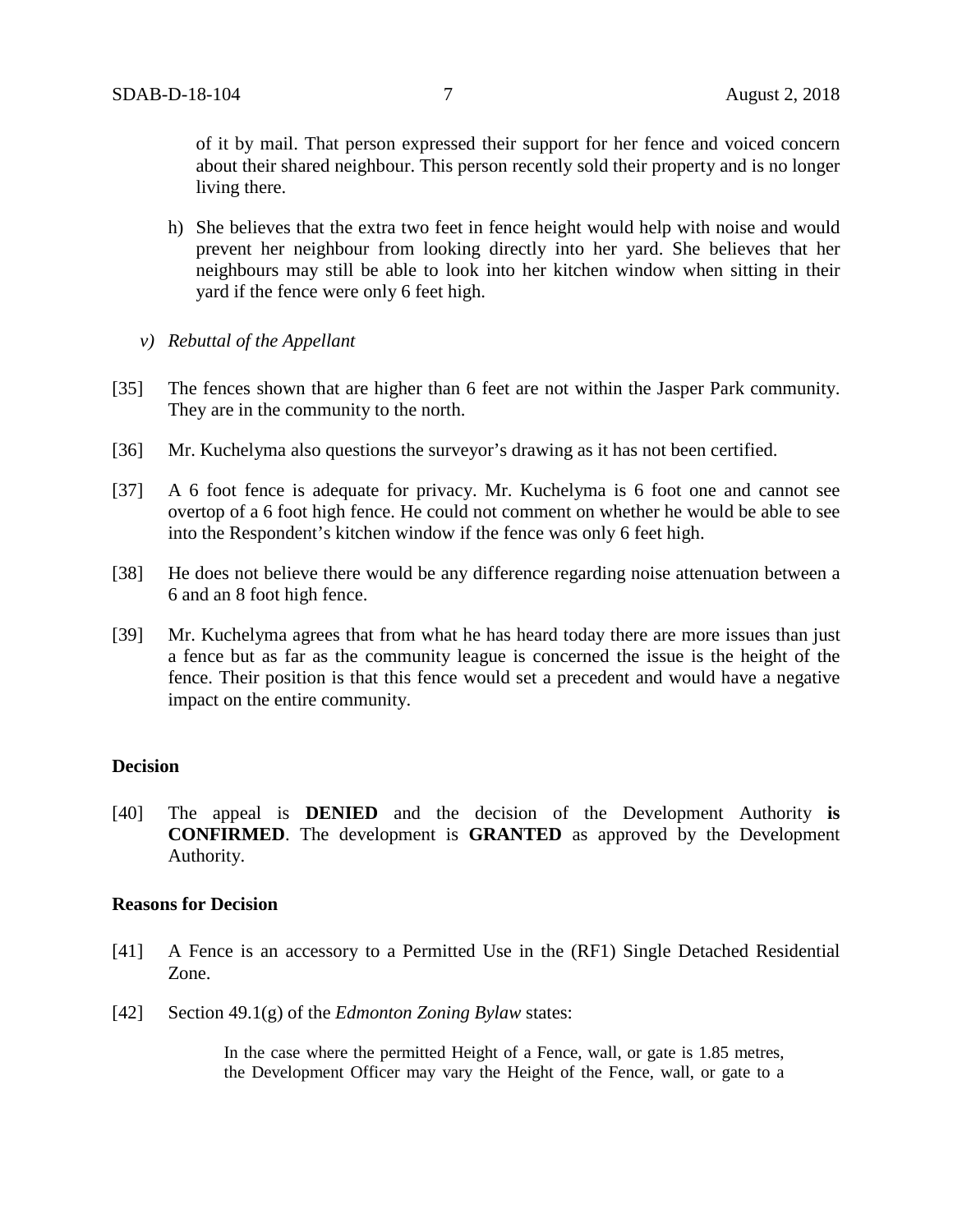maximum of 2.44 metres, in order to provide additional screening from public roadways or incompatible adjacent Uses

The Board finds that the Development Officer made an error in using his discretion to vary the Height of the Fence in this case because the two adjacent Uses are both Residential and are, therefore, compatible.

[43] However, the Board would allow the Height variance, pursuant to its power, as per Section 687(3)(d) of the *Municipal Government Act* which states:

> The subdivision and development appeal board may make an order or decision or issue or confirm the issue of a development permit even though the proposed development does not comply with the land use bylaw if, in its opinion,

- (i) the proposed development would not
	- (A) unduly interfere with the amenities of the neighbourhood, or
	- (B) materially interfere with or affect the use, enjoyment or value of neighbouring parcels of land, and
- (ii) the proposed development conforms with the use prescribed for that land or building in the land use bylaw.
- [44] The Board was presented evidence from the Community League that they had discussed this issue at a community league executive meeting where the adjacent neighbour was present but did not participate. They admitted they had not contacted the Respondent prior to submitting this appeal. The Board is concerned that the Community League is representing one individual in the community and not the total community in this regard.
- [45] The Board heard extensive evidence that went beyond the scope of the current appeal outlining the animosity between the property owners of the subject site and the affected neighbours to the north.
- [46] The Community League presented measurements of fence heights; however, upon questioning, it was determined that the measurements that were provided may not have been correct, and cannot be relied upon. The Community League also had concerns about sun shadowing but did not provide conclusive evidence through the use of a sun shadow impact study nor any expert reports on the same topic.
- [47] The Community League representative also submitted that the grade of this subject lot was considerably higher than the adjacent one. However, the Lot Grading Plan report indicates that the contrast between the two lots is minimal.
- [48] The Community League stated that this would be the first 8 foot fence within the Jasper Park Community League. However, because this fence runs along a side lot line between two properties, the Board is of the opinion that the community as a whole would not be impacted by the fence as it would only be visible to the two affected neighbours.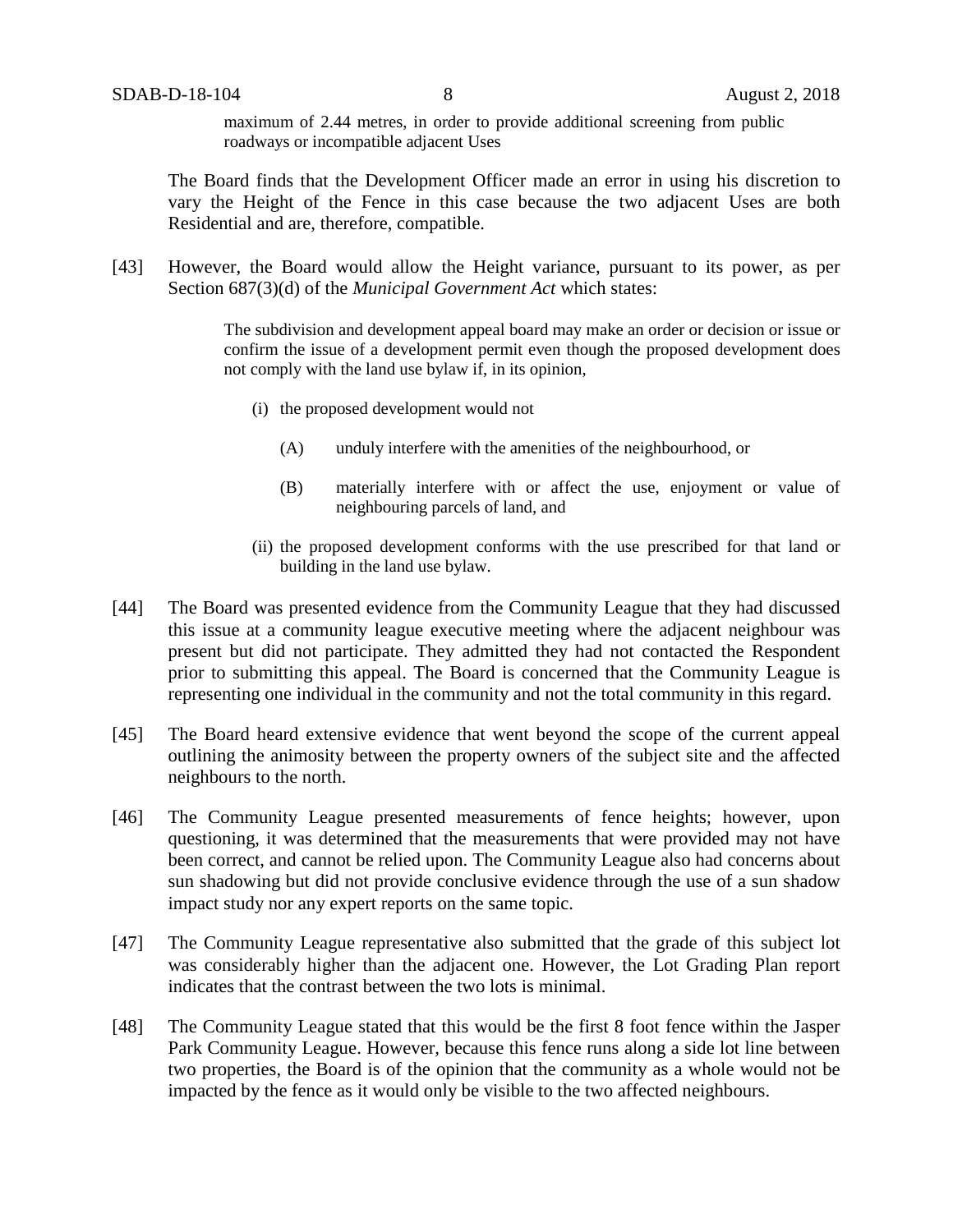- [49] The Board is not strictly bound by precedent. It must consider each development on its own unique merit and has done so in this case.
- [50] While the Board recognizes that a two foot variance in Height may be significant, such a variance is lessened in this case given the unique recessed location of the affected neighbour's deck. The affected neighbour's deck is already closed in by the House on the subject property and the Height would not otherwise negatively impact any views from the deck. The Board acknowledges that the House on the subject site, which is allowed and approved, is large and this would be more of a contributing factor to the concerns raised by the affected neighbour than the fence itself.
- [51] The location of the rear detached garages on the subject site and the neighbour's lot further lessens the potential massing impact of the fence.
- [52] While the Board notes the Community League's concern regarding sun shadowing over the adjacent northern neighbour's yard for the growing season, the photographic evidence provided by the Community League suggests that the sun shadow would be cast on the subiect site rather than the affected neighbour's yard, contrary to their argument.
- [53] The Board is of the opinion after weighing all evidence presented that having an 8 foot fence would positively enhance the privacy between the two neighbours while ensuring the containment of the Respondent's dog.
- [54] The Board notes that the increased fence Height may act to dampen sound such as laughing or singing which was of concern to the affected neighbour.
- [55] Therefore, based on the above, the Board finds that the proposed development will not unduly interfere with the amenities of the neighbourhood nor materially interfere with or affect the use, enjoyment or value of neighbouring parcels of land.

Patricia Jones, Presiding Officer Subdivision and Development Appeal Board

Board Members in Attendance: Ms. K. Cherniawsky; Mr. R. Hachigian; Ms. M. McCallum; Mr. L. Pratt

CC: Jasper Park Community League City of Edmonton, Development & Zoning Services – K. Yeung / A. Wen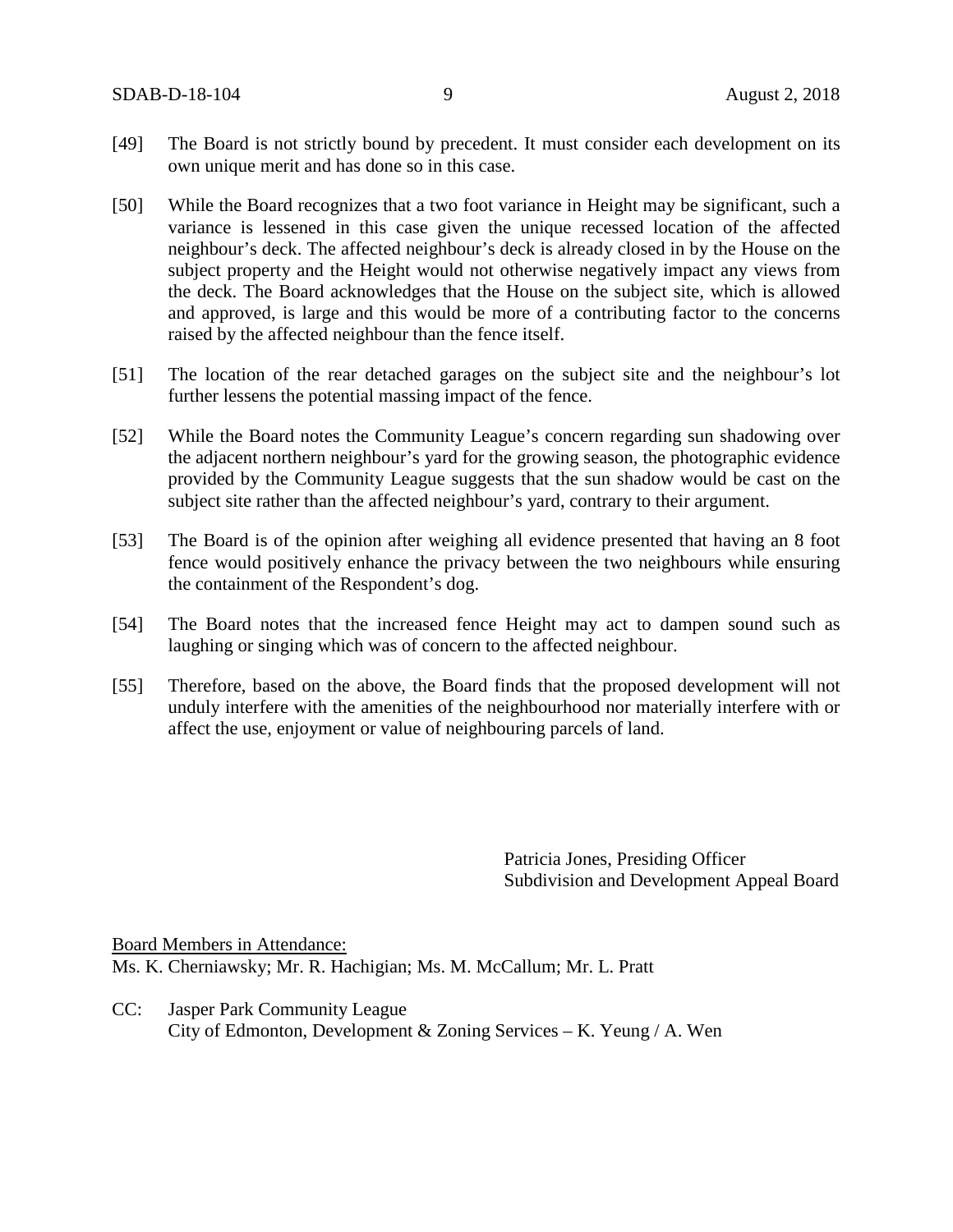### **Important Information for the Applicant/Appellant**

- 1. This is not a Building Permit. A Building Permit must be obtained separately from the Sustainable Development Department, located on the 2nd Floor, Edmonton Tower, 10111 – 104 Avenue NW, Edmonton, AB T5J 0J4.
- 2. Obtaining a Development Permit does not relieve you from complying with:
	- a) the requirements of the *Edmonton Zoning Bylaw*, insofar as those requirements have not been relaxed or varied by a decision of the Subdivision and Development Appeal Board,
	- b) the requirements of the *Alberta Safety Codes Act*,
	- c) the *Alberta Regulation 204/207 – Safety Codes Act – Permit Regulation*,
	- d) the requirements of any other appropriate federal, provincial or municipal legislation,
	- e) the conditions of any caveat, covenant, easement or other instrument affecting a building or land.
- 3. When an application for a Development Permit has been approved by the Subdivision and Development Appeal Board, it shall not be valid unless and until any conditions of approval, save those of a continuing nature, have been fulfilled.
- 4. A Development Permit will expire in accordance to the provisions of Section 22 of the *Edmonton Zoning Bylaw, Bylaw 12800*, as amended.
- 5. This decision may be appealed to the Alberta Court of Appeal on a question of law or jurisdiction under Section 688 of the *Municipal Government Act*, RSA 2000, c M-26. If the Subdivision and Development Appeal Board is served with notice of an application for leave to appeal its decision, such notice shall operate to suspend the Development Permit.
- 6. When a decision on a Development Permit application has been rendered by the Subdivision and Development Appeal Board, the enforcement of that decision is carried out by the Sustainable Development Department, located on the 2nd Floor, Edmonton Tower, 10111 – 104 Avenue NW, Edmonton, AB T5J 0J4.

*NOTE: The City of Edmonton does not conduct independent environmental checks of land within the City. If you are concerned about the stability of this property for any purpose, you should conduct your own tests and reviews. The City of Edmonton, when issuing a development permit, makes no representations and offers no warranties as to the suitability of the property for any purpose or as to the presence or absence of any environmental contaminants on the property.*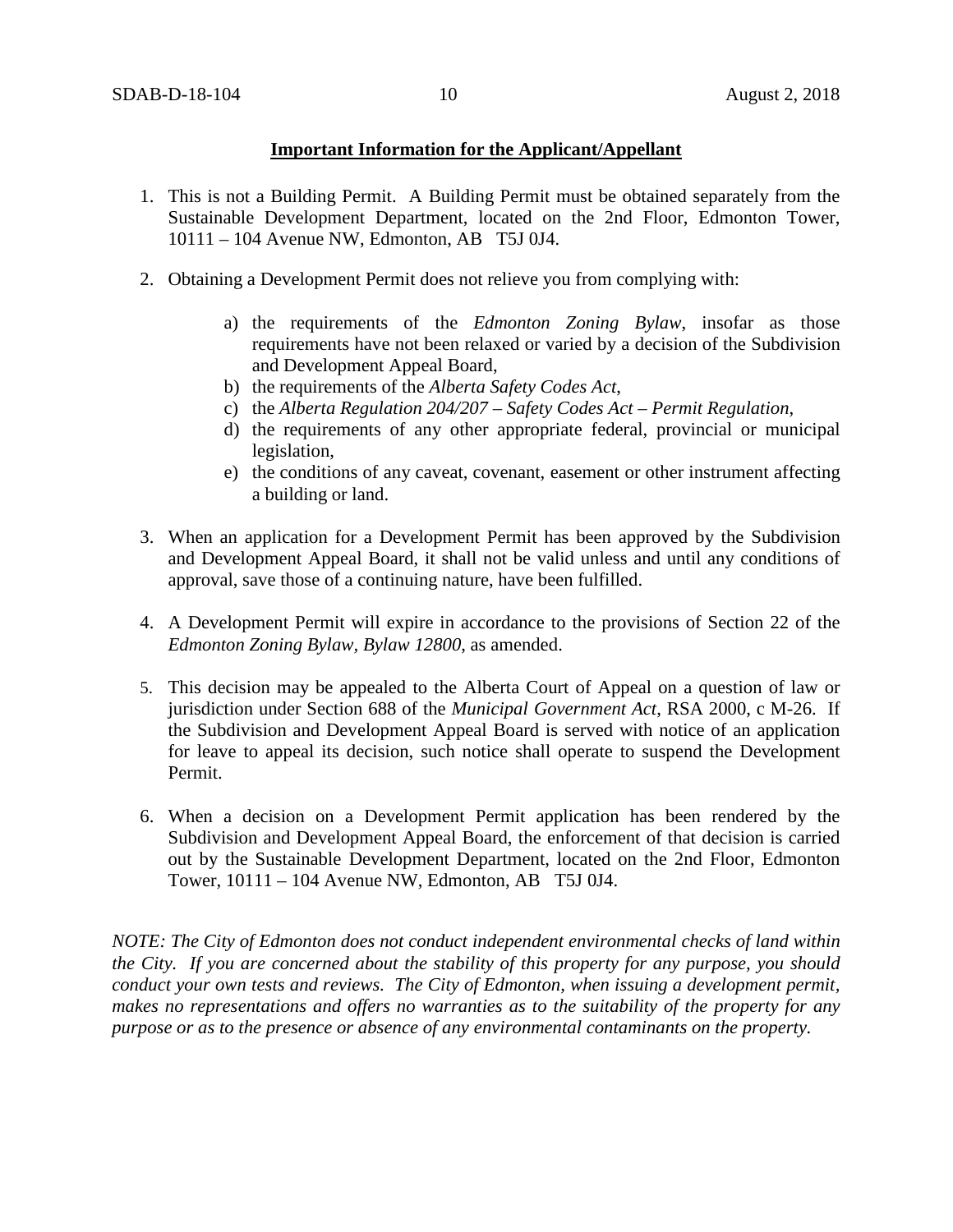

*10019 – 103 Avenue NW Edmonton, AB T5J 0G9 P: 780-496-6079 F: 780-577- 3537 [sdab@edmonton.ca](mailto:sdab@edmonton.ca) edmontonsdab.ca*

July 18, 2018

301, 1103 – 95 Street SW Edmonton, AB T6X 0P8

RE: SDAB-D-18-103 / Project No. 270028546-002, to leave as built a Single Detached House, located at 2674 – Maple Way NW

The Subdivision and Development Appeal Board made and passed the following motion on July 18, 2018:

"That SDAB-D-18-103 be TABLED to August 9, 2018, at the written request of the Appellant and with the written consent of the Respondent."

Reasons For Decision:

- 1. The Appellants advised they are unable to attend the hearing scheduled for July 18, 2018.
- 2. This is the first postponement request made by the Appellant and the Respondent has provided their written consent to this request.

The time and location of the hearing will be provided in future correspondence.

Should you require further information in this regard, please contact the Subdivision  $\&$ Development Appeal Board Office at 780-496-6079.

Ms. P. Jones, Presiding Officer Subdivision and Development Appeal Board

cc: City of Edmonton, Development & Zoning Services, Attn: Ms. E. Lai / Mr. A. Wen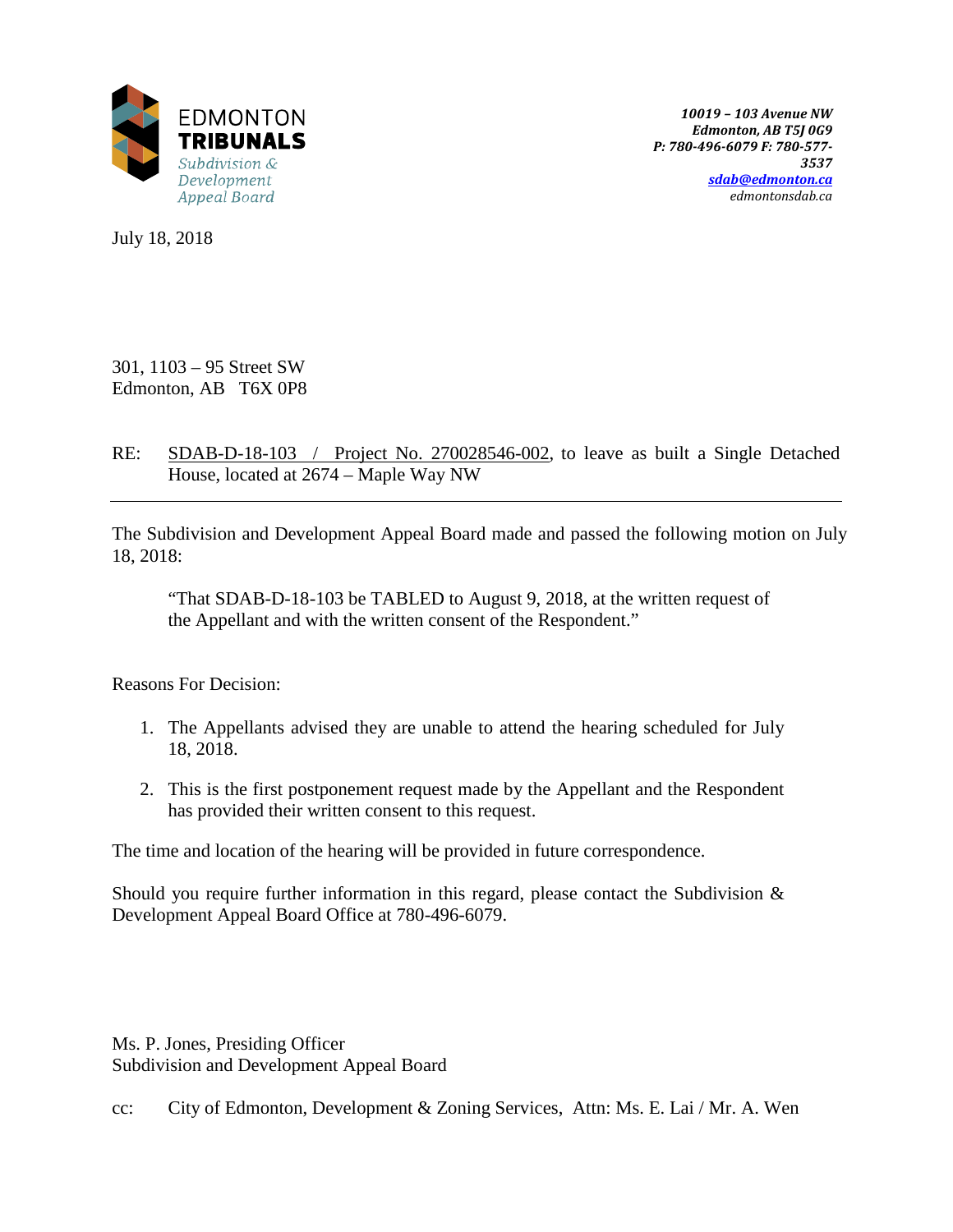

Date: August 2, 2018 Project Number: 224518430-025 File Number: SDAB-D-18-100

# **Notice of Decision**

[1] On July 18, 2018, the Subdivision and Development Appeal Board (the "Board") heard an appeal that was filed on **June 19, 2018**. The appeal concerned the decision of the Development Authority, issued on June 19, 2018, to refuse the following development:

### **Change the Use from General Retail Stores to Child Care Services (78 Children).**

- [2] The subject property is on Plan 0423131 Blk 1 Lot 1, located at 16720 76 Street NW, within the (CNC) Neighbourhood Convenience Commercial Zone. The Edmonton North Area Structure Plan and the Schonsee Neighbourhood Structure Plan apply to the subject property.
- [3] The following documents were received prior to the hearing and form part of the record:
	- A copy of the Development Permit application with attachments, proposed plans, and the refused Development Permit;
	- The Development Officer's written submission; and
	- The Appellant's written submissions.
- [4] The following exhibit was presented during the hearing and forms part of the record:
	- Exhibit A A previous SDAB decision SDAB-D-15-285

## **Preliminary Matters**

- [5] At the outset of the appeal hearing, the Presiding Officer confirmed with the parties in attendance that there was no opposition to the composition of the panel.
- [6] The Presiding Officer outlined how the hearing would be conducted, including the order of appearance of parties, and no opposition was noted.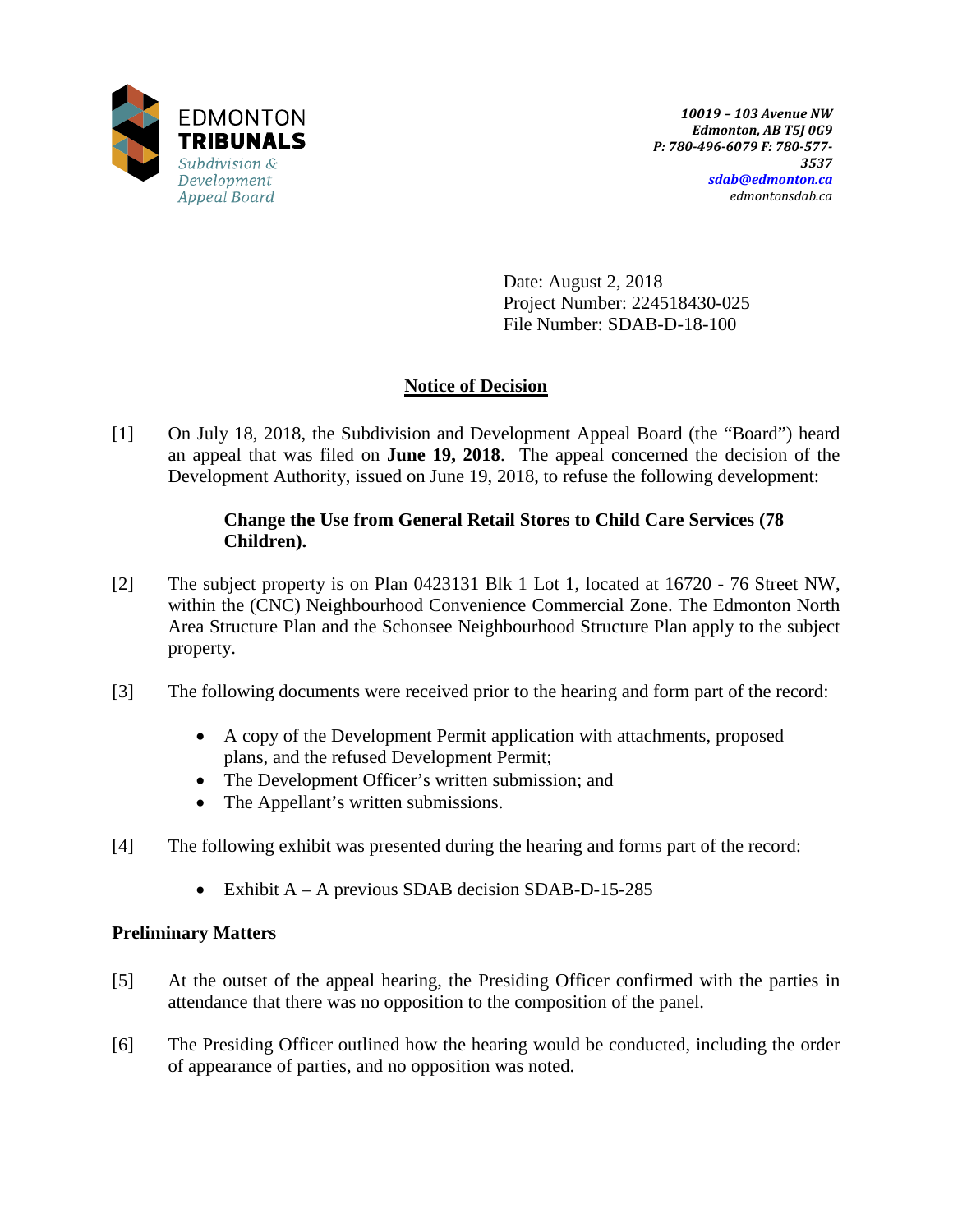[7] The appeal was filed on time, in accordance with section 686 of the *Municipal Government Act*, RSA 2000, c M-26.

#### **Summary of Hearing**

- *i) Position of the Appellant, 1977253 Alberta Ltd.*
- [8] Mr. Z. Umarji and Mr. M. Umarji appeared on behalf of the Appellant. They are both Directors of 1977253 Alberta Ltd.
- [9] They familiarized the Board with the subject location by showing an overhead shot of the development which is surrounded by (RF1) Single Detached Residential Zone. The proposed development (Building A) is located on the far west corner of the site which is 60 metres away from an existing gas bar.
- [10] In their opinion, the proposed development meets or exceeds the requirements of the *Edmonton Zoning Bylaw* and addressed the Development Officer's three reasons for refusal.
- [11] Reason 1: Section 80.2.a(v) No portion of a Child Care Services Use, including the building bay and on-Site outdoor play space, where provided, shall be located adjacent to a building bay with an approved development permit for Rapid Drive-through Vehicle Services.
- [12] The Development Officer indicated that even though the Child Care Service and the play space are not adjacent to the building bay of the Rapid Drive-through Use, the location of the drive aisle of the car wash creates a safety concern. Section  $80.2.a(v)$  is a location requirement only for a Rapid Drive-through Use building and does not refer to drive aisles. The drive aisle is only an issue as it services the car wash. If it serviced a business such as a Tim Hortons, or an underground parkade, it would not be an issue.
- [13] Tab 8 of the Appellant's submission contains e-mail correspondence indicating the Development Officer's concern with the car wash use. She initially referred to it as a Minor or Major Service Station which would require a 50 metre separation distance from the proposed development. It was later understood that the car wash is actually deemed as a Rapid Drive-through use; therefore the 50 metre separation requirement is incorrect.
- [14] They referred to Tab 5 of their written submission which contains examples of existing Child Care Services within the City which abut drive aisles.
	- a) Smart Choice Daycare located at 12138 161 Avenue NW abuts Dunluce Car wash
	- b) Bright Path Daycare located at 850 Webber Greens Drive NW. The play area at this facility abuts a DQ Chill and Grill queuing lane and is only partially separated by shrubs and is below the required 50 metres from a gas station (48.11 metres).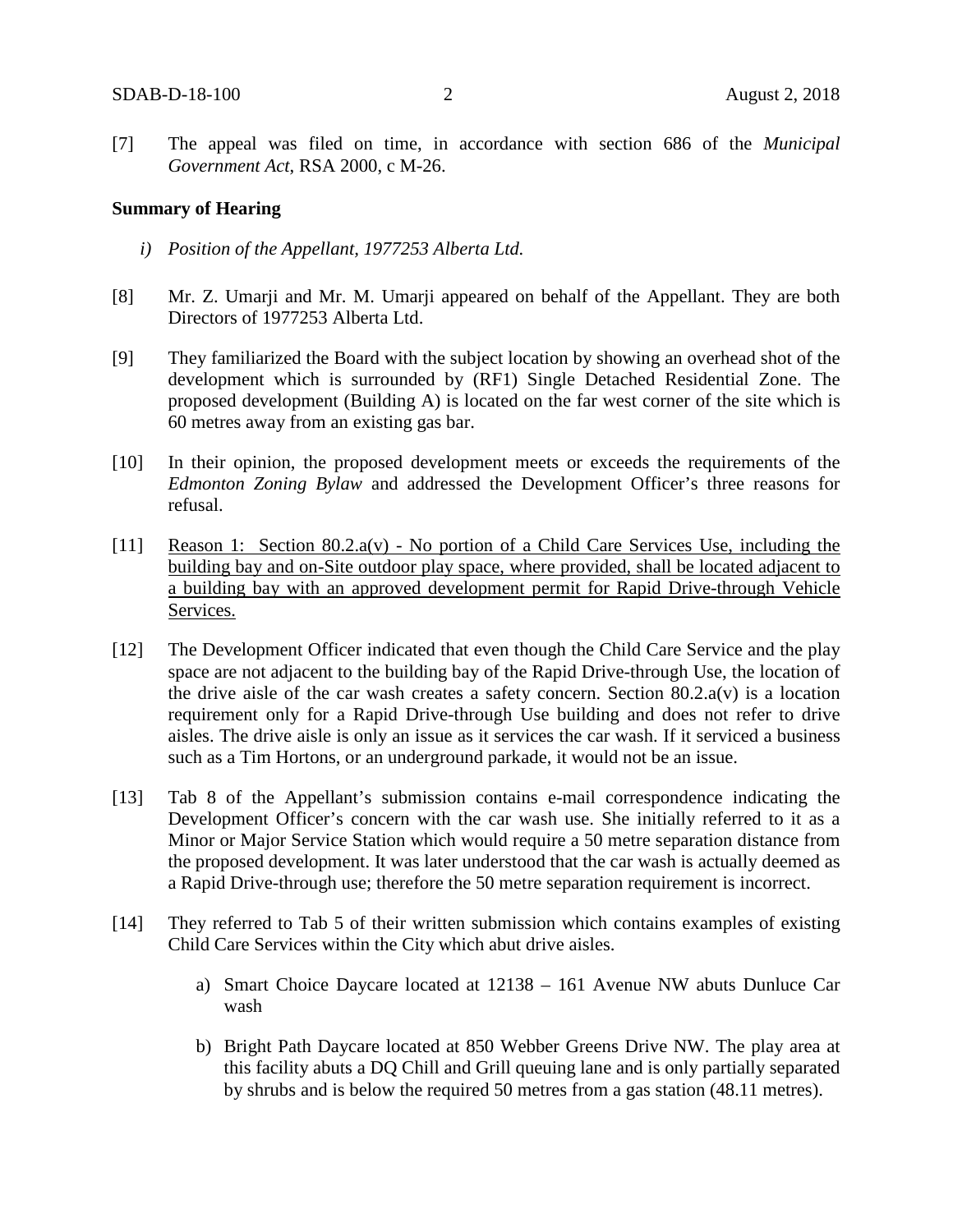- c) Canada Place Child Care Society Daycare. The play area abuts a round-about for vehicle traffic as well as an exit lane from the parkade.
- d) Manning Crossing Daycare located at 640 Manning Crossing is surrounded on a few sides by Rapid Drive-through Use.
- [15] They are proposing a barrier between the drive aisle and the proposed development by installing 15 concrete filled steel bollards and a 10 inch precast panel.
- [16] Reason 2: The location of the outdoor play area is immediately adjacent to rear yards of existing single detached houses. The applicant has not demonstrated that noise impacts to the abutting residential lots have been mitigated to the satisfaction of the Development Officer.
- [17] They referred to a diagram under Tab 3 which shows the current view of the affected neighbours to the north and west. The change of use to Child Care Services would not change this view. The proposed childcare will be screened with a landscaped berm.
- [18] In addition to the landscaping and a five foot high berm, a PVC noise wall will be installed over the wooden fence panels providing an STC sound transmission rating of 36. This rating falls between STC 35 – loud speech heard, but not understood and STC 40 – loud speech now only a murmur.
- [19] Neighbours they spoke with were happy to hear that the operating hours would be similar to business hours (6:30 a.m. to 6:00 p.m. – Monday to Friday). A fully enclosed area behind the proposed development provides additional security.
- [20] They referred to Tab 7 of their written submission which shows examples of existing Child Care Services located next to a residential area.
	- a) Gold Start Daycare at 16648 71 Street.
	- b) Kinder Kollege Daycare at 16538 59 A Street.
	- c) Manning Crossing Daycare at 640 Manning Crossing. The landscaping at this site is similar to that of the proposed development.
- [21] Reason 3: The proposed location of the passenger pick-up/drop-off spaces require children to cross the main access drive aisle of the site, and the queuing drive aisle for the Rapid Drive-Through Vehicle Service facility, which creates a safety concern and is contrary to Section 54.2 Schedule  $1(31)$  and  $80(2)(d)$ .
- [22] Three main pick-up / drop-off stalls are directly in front of the proposed facility. An additional six stalls will be located across the parking lot with the furthest stall being less than 35 metres from the main entrance of the Child Care Services. There will be a marked crosswalk from these additional six stalls to the main entrance and speed bumps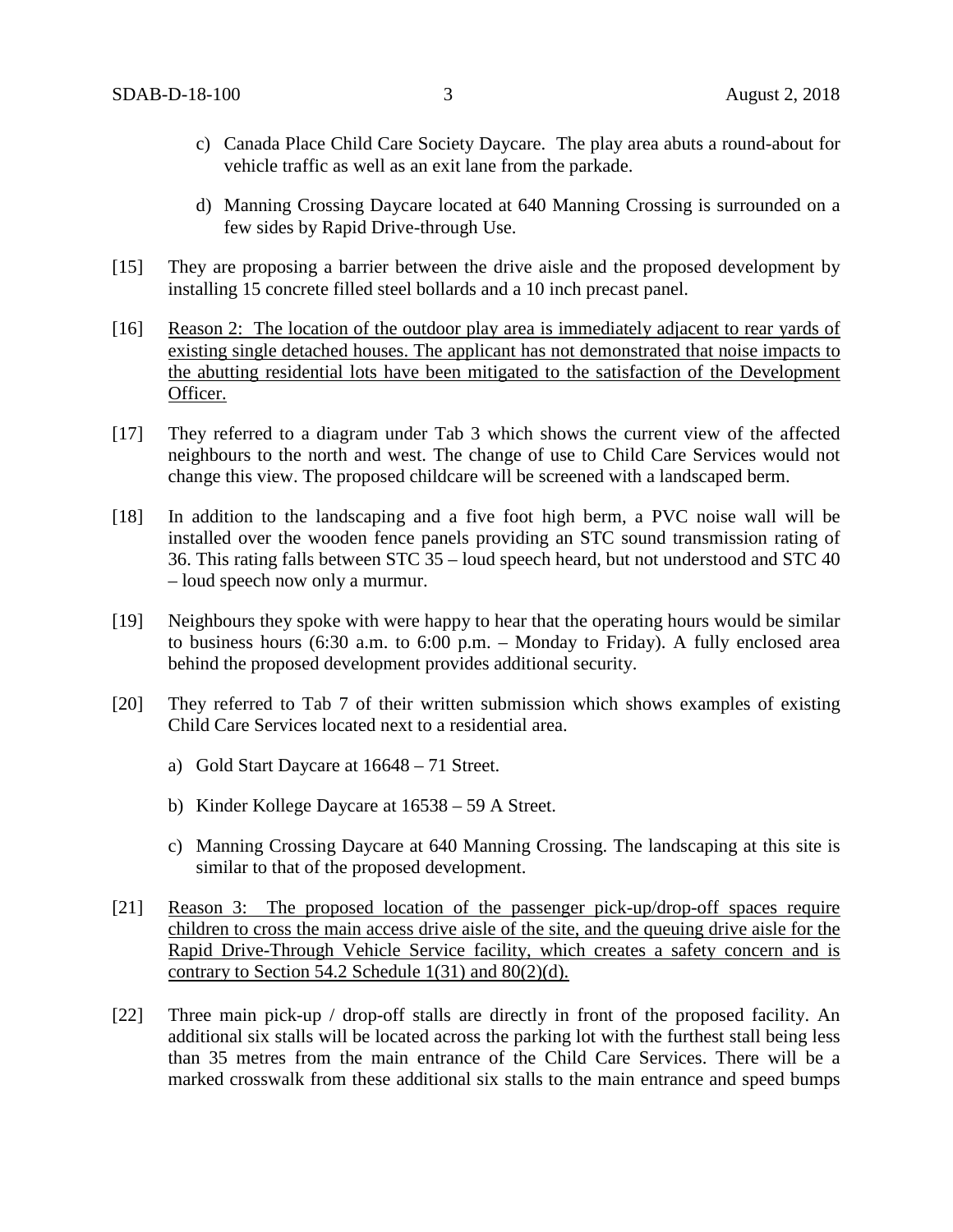will be installed in the main drive aisles. There will be traffic control at the entrance and exit to the car wash facility.

- [23] In their experience pick-up and drop-off times vary throughout the day with out of school care children arriving later in the day. Each child is accompanied by a parent or staff member when entering or exiting the facility.
- [24] There was some confusion as to which numbered section of the *Edmonton Zoning Bylaw* stipulates the parking stall requirements for Child Care Services. The Board determined that the Development Officer quoted the correct section of the *Edmonton Zoning Bylaw*  in her refusal; however, the numbering was amended recently from section 54.2, schedule  $1(A)(31)$  to schedule  $1(A)(32)$ .
- [25] The Appellants acknowledge that the Board is not bound by previous decisions, however, the Board has allowed pick-up and drop-off stalls to be located across a roadway in the past as referenced in SDAB-D-15-285 (*Exhibit A*). Paragraph 43 of this decision reads:

The Board has considered that the roadway that must be crossed is not an arterial road, and it is the Board's view that it can be traversed safely by children accompanied by parents. Furthermore, it will be predominantly the staff who will use the designated Accessory parking spaces.

[26] In their opinion, the proposed development meets the General Purpose of the (CNC) Neighbourhood Convenience Commercial Zone:

> The purpose of this Zone is to provide for convenience commercial and personal service uses, which are intended to serve the day-to-day needs of residents within residential neighbourhoods.

The proposed Child Care Services adds to the neighbourhood and will not unduly interfere with the amenities of the neighbourhood nor materially interfere with or affect the use, enjoyment or value of neighbouring parcels of land.

- [27] The Appellants provided the following responses to questions from the Board:
	- a) This subject building was approved in 2016 and is currently under construction.
	- b) The bylaw specifically states that a Child Care Services may not be located next to a building bay with an approved Rapid Drive-through. If it were intended that the Child Care Service was not to be located adjacent to a drive aisle and queuing lane, the bylaw would have been worded to state this.
	- c) The differences between the subject drive aisle and a Tim Horton's drive aisle are that the Tim Horton's drive aisle would be used much more frequently and would not be separated from an adjacent use by a precast steel panel and concrete filled steel bollards.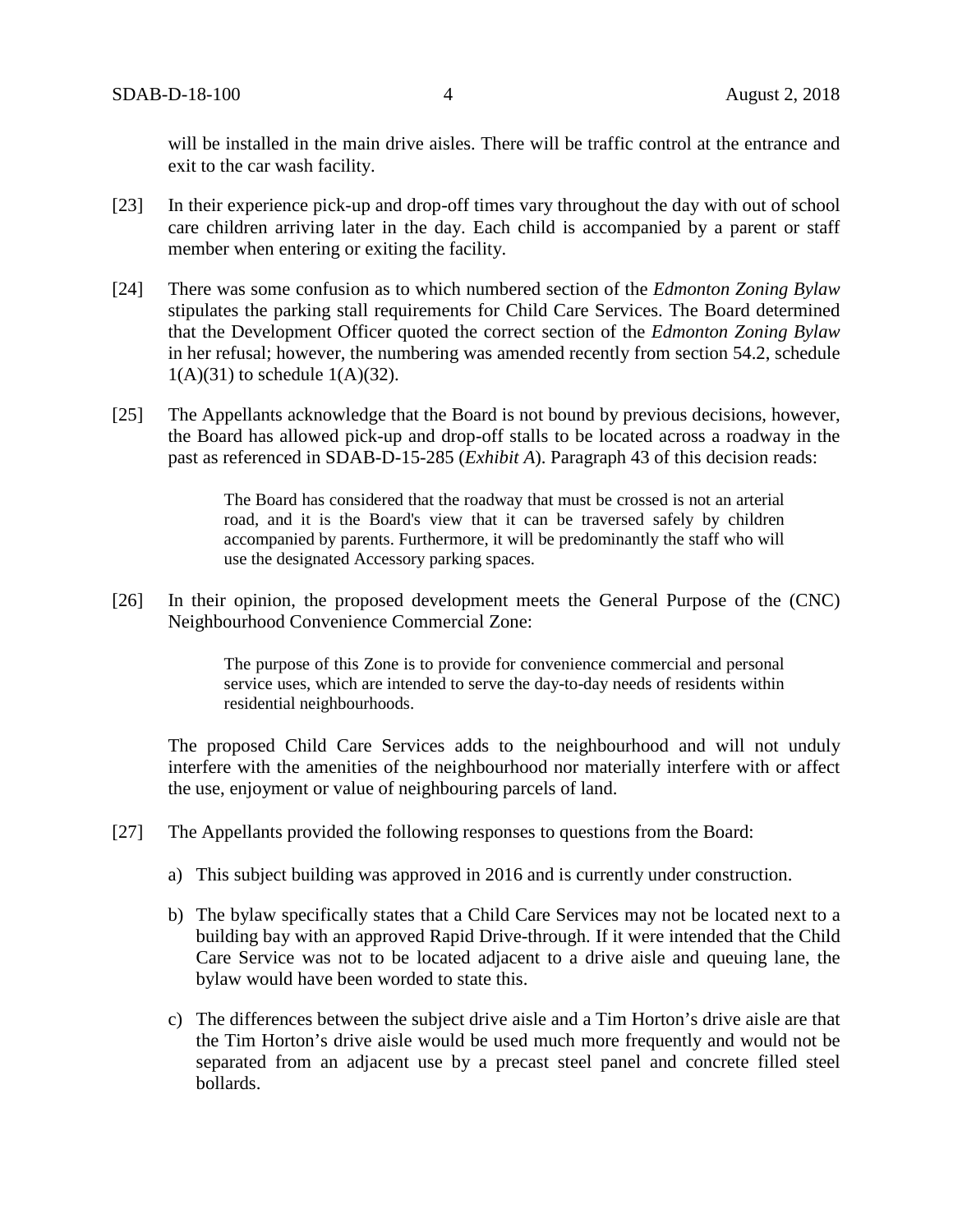- d) The Smart Choice Daycare and Manning Crossing Daycare referenced under Tab 5 have pick-up / drop-up stalls located next to drive aisles. They do not know if any variances were granted and do not know the zone that the Smart Choice Daycare is located in. The Manning Crossing Daycare is in a DC2 Site Specific Development Control Provision zone.
- e) The after school care children would be transported to the proposed development in a smaller bus which would drop them off at the main entrance. Based on their operational experience these three drop-off / pick-up stalls would not typically be occupied when the after school care drop-offs occur.
- f) They will not be transporting any children to school during the morning hours; this service will only be offered for afternoon kindergarten. Older children go directly to school in the morning and only attend the daycare after school is over.
- g) The hours of operation for the car wash are 8 a.m. to 10 p.m.
- h) There is adequate parking for Buildings A, B and C based on current Uses including a space to park the bus when not in use. 19 stalls are dedicated to the Child Care Service; the change of use is not impacting the overall parking requirements.
- i) They have no concerns with any of the suggested conditions of the Development Officer should this development be approved.
- *ii) Position of the Development Officer, Ms. J. Kim*
- [28] The Development Authority provided a written submission and did not attend the hearing.

### **Decision**

[29] The appeal is **DENIED** and the decision of the Development Authority is **CONFIRMED**. The development is **REFUSED**.

### **Reasons for Decision**

[30] Child Care Services is a Discretionary Use in the (CNC) Neighbourhood Convenience Commercial Zone. This particular Discretionary Use is also subject to unique locational development regulations in sections 80(2)(a)(v) and 80(2)(d) of the *Edmonton Zoning Bylaw* which deal with compatibility and safety.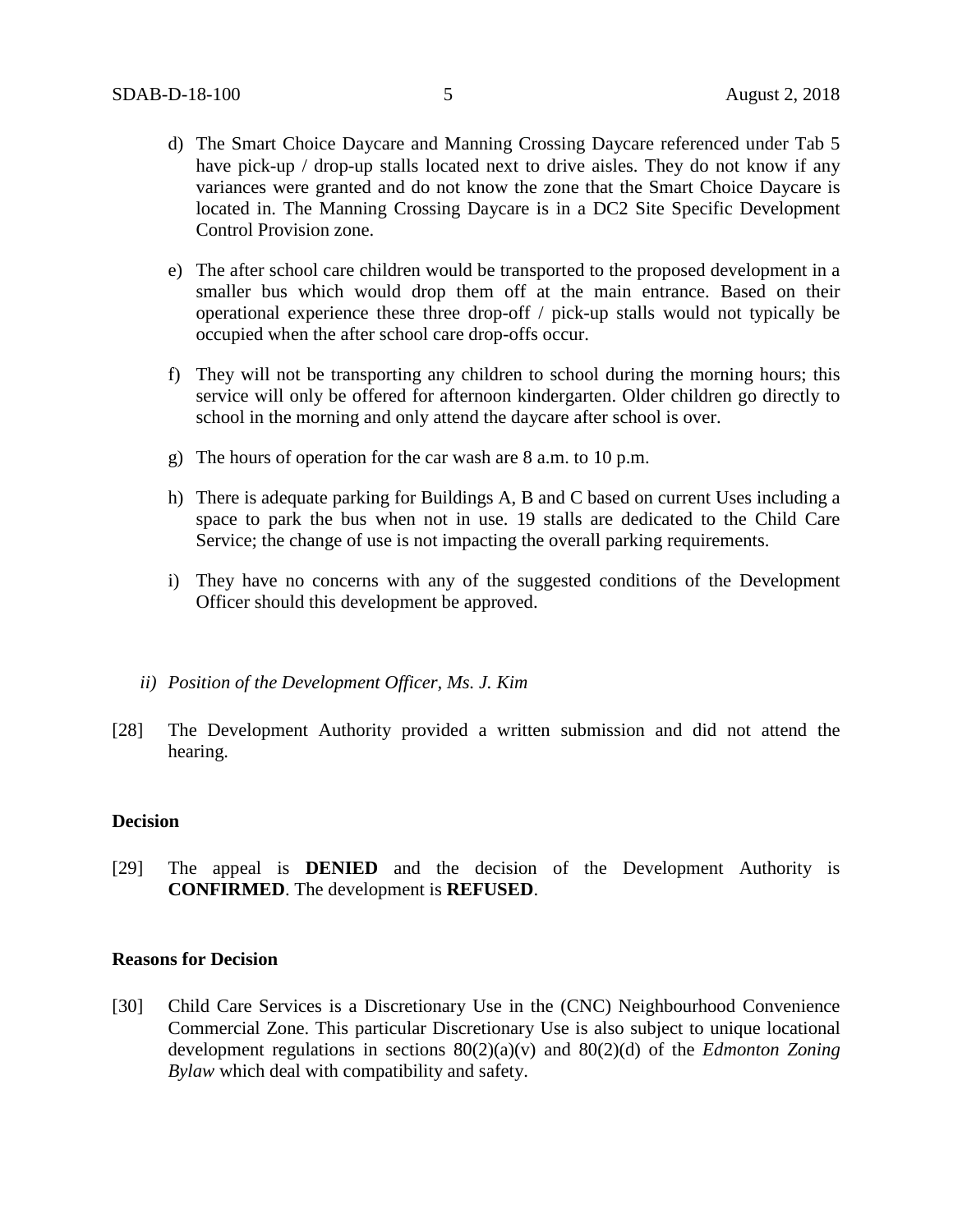- [31] The Board's primary reason for refusal is safety. The Board notes that there are two vehicle intensive Uses on the subject Site including a Gas Bar and an eight-stall Car Wash serviced by eight queuing spaces. Six out of nine pick-up/drop-off spaces are located adjacent to one of only two entrances to the subject Site meaning that children and parents would be required to traverse through the main drive aisle from 167 Avenue.
- [32] The site plan specifies that six of the pick-up/drop-off spaces are located directly across from the exit to the car wash. This creates an extra hazard given the proximity of cars exiting the car wash and parents trying to enter and back out of their designated stalls. It also is an additional hazard when parents using these spaces walk their children to and from the Child Care Services as they would have to cross the paths of drivers entering the carwash, drivers exiting the car wash as well as any other drivers entering or exiting the site from 167 Avenue for the other on site uses.
- [33] The Board notes that although the Gas Bar exceeds the minimum 50-metre separation distance requirement, Vehicles using the Gas Bar and the Car Wash will be driving between the walking area to enter or exit 167 Avenue or 76 Street.
- [34] In addition, the Car Wash queuing aisle and exit are approximately 20 feet from the main entrance of the Child Care Service.
- [35] The Board also noted that the Appellants mentioned extra safety prevention items that they were willing to include, such as speed bumps, 15 concrete-filled steel bollards and a 10 inch precast panel. However, they were not on the plans that had been considered by the Development Officer and in addition, the Board found that these were not precautions that would mitigate the safety hazards presented with this site plan.
- [36] The Appellants suggest that families parking in this area may traverse the entrance from 167 Avenue and then safely use the sidewalk. However, this is an indirect route and it crosses a two-way vehicle access and egress point through the subject Site which will pose a safety hazard for children.
- [37] Overall, the Board concurs with the opinion of the Development Officer that the proposed Use is not reasonably compatible with surrounding uses for the reasons set out in her written report which state at pages 2-3:

"Notwithstanding that the building for the proposed Child Care Service is not adjacent to the building bay of the Rapid Drive Through Vehicle Service the drive aisle for the queuing spaces is adjacent to the building bay of the Child Care Service. In the opinion of the Development Officer, this locational scenario to the Child Care Service would create even more of a safety concern than the building bay adjacent to the Rapid Drive through Bay.

…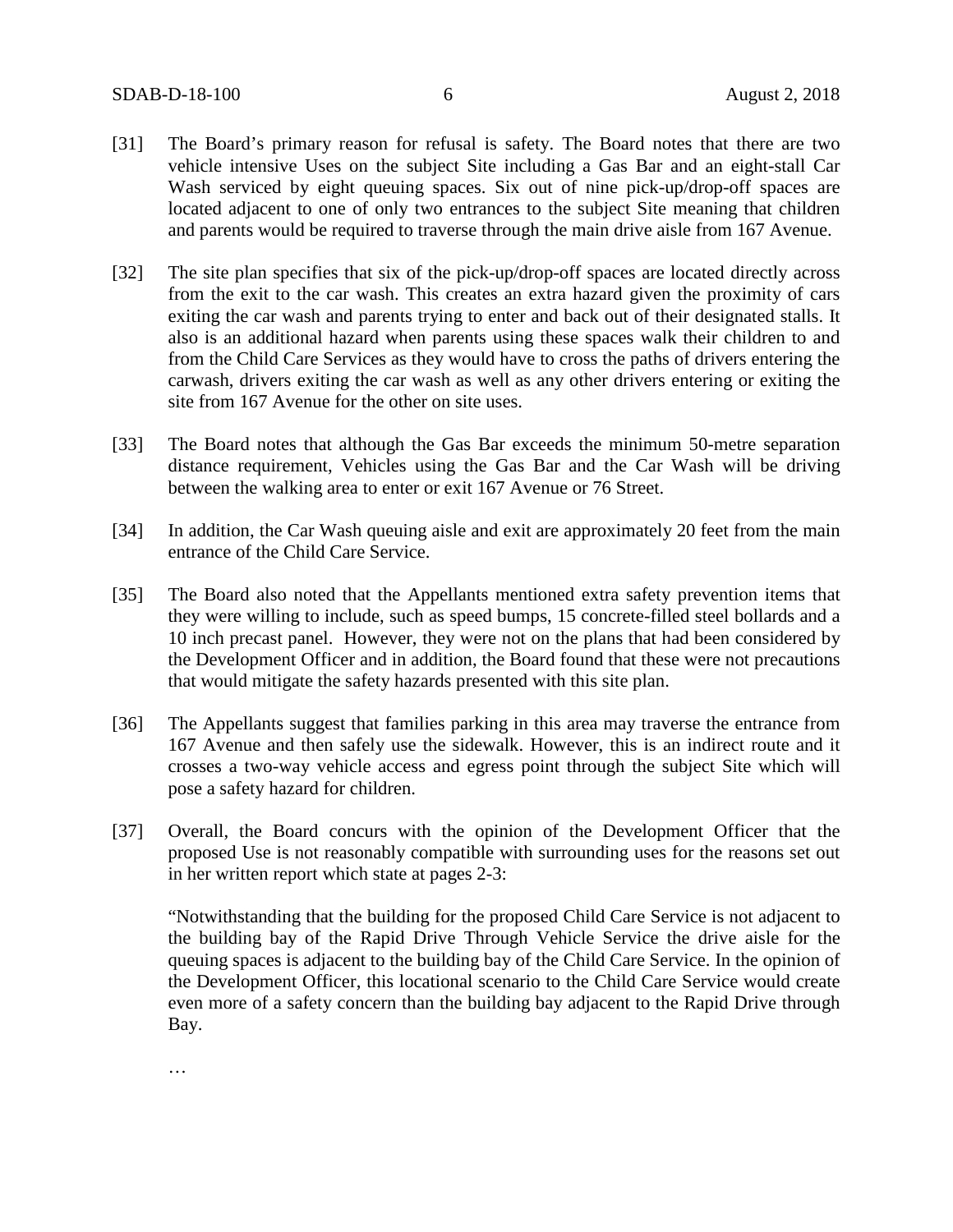The proposed location of the passenger pick-up/drop-off spaces require children to cross the main access drive aisle of the site, and the queuing drive aisle for the Rapid Drive Through Vehicle Service facility and the exit drive aisle of the Rapid Through Vehicle Service facility which creates a safety concern and is contrary to Section 54.2 Schedule  $1(31)$  and  $80(2)(d)$ ."

- [38] Therefore, the Board finds that this vehicle oriented Site, with a Gas Bar and an eight stall Rapid Drive-through Vehicle Use and queuing lane is incompatible with the proposed Child Care Service.
- [39] The Appellants showed photographs of other Child Care Services adjacent to drive aisles and an approved SDAB decision from 2016. However, these examples were not persuasive for two reasons. First, the existence of other developments with some similarities or apparently comparable variances is not necessarily a planning reason to approve the proposed development on the subject Site. The Board is not bound by precedent and considers each case on its own merits. Second, the Board did not receive complete evidence about details such as when most of these developments were approved; the applicable regulations at the time of approval; the legal status of the developments; where the pick-up/drop-off spaces were located; the Zoning information or complete information on the points of access to the Sites. The Board notes that the prior decision cited by the Appellants involved the conversion of a Single Detached House to a Child Care Services Use in a residential zone and was distinguishable from the present appeal.
- [40] Based on the above, the Board concluded that the proposed development is not reasonably compatible with the surrounding development and there are site specific planning reasons to refuse waiving section 54.2, schedule  $1(A)(32)$  and section 80.2(a) and (d) of the *Edmonton Zoning Bylaw* based on safety concerns.
- [41] Given the Board's finding with respect to safety, it did not consider the other noise related reasons cited by the Development Officer for refusing this application.

Ms. P. Jones, Presiding Officer Subdivision and Development Appeal Board

Board Members in Attendance: Ms. K. Cherniawsky; Mr. R. Hachigian; Ms. M. McCallum; Mr. L. Pratt

cc: City of Edmonton, Development & Zoning Services – Ms. J. Kim / Mr. H. Luke